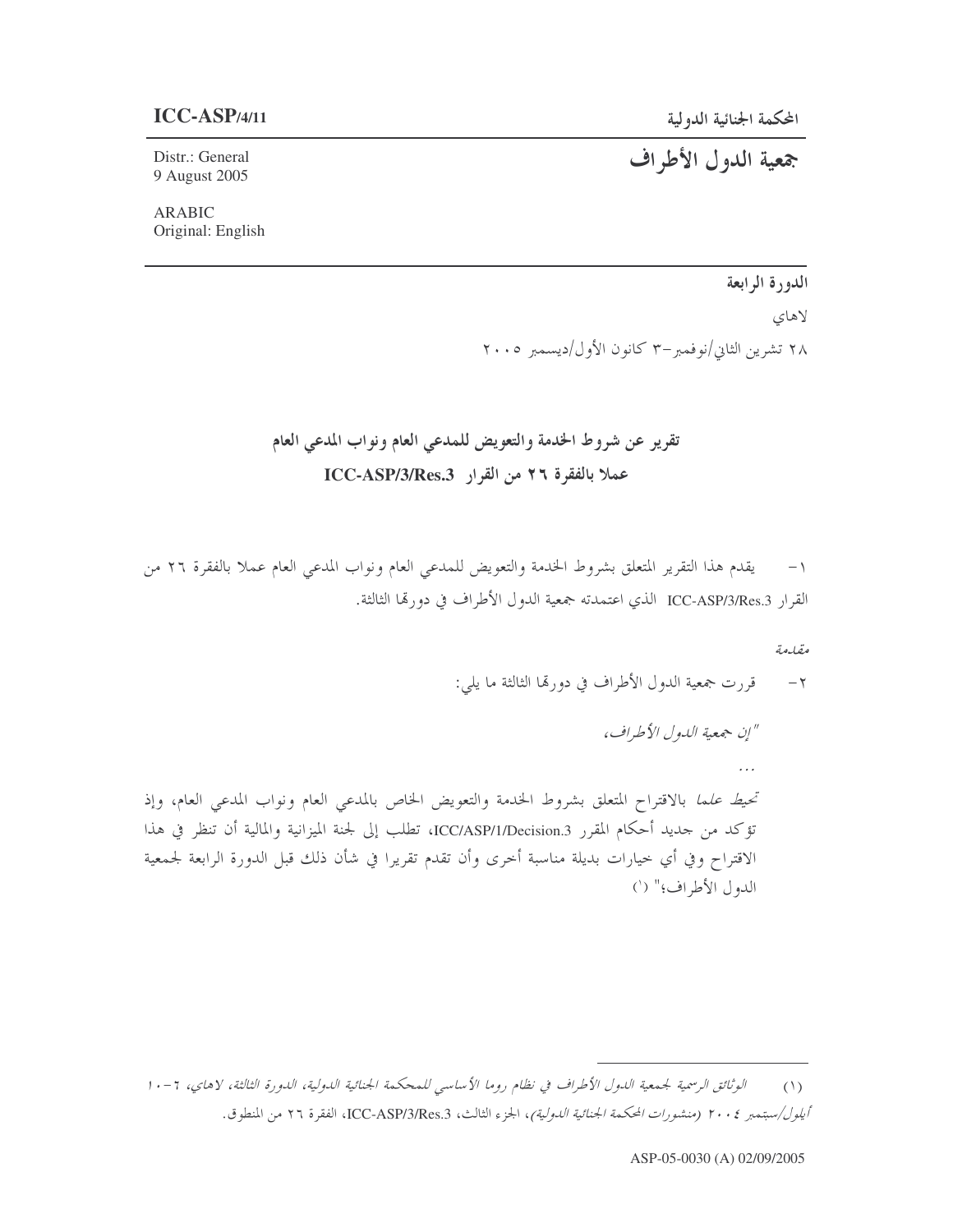٣- وينص المقرر المشار إليه أعلاه على ما يلي: "إن جمعية اللهول الأطراف،

توصى باشتراك المحكمة الجنائية الدولية في الصندوق المشترك للمعاشات التقاعدية لموظفى الأمسم  $-$  \ المتحدة طبقا للنظام الأساسي للصندوق وقبولها، حسب الاقتضاء، اختصاص المحكمة الإدارية للأمم المتحدة في المسائل التي تتضمن تطبيقات قانونية تتعلق بادعاء عدم مراعاة ذلك النظام الأساسي؛

٢- *تطلب* إلى المسجل اتخاذ الخطوات اللازمة لتقديم طلب انضمام المحكمة الجنائية الدولية إلى عضوية الصندوق المشترك للمعاشات التقاعدية لموظفي الأمم المتحدة وإبرامها اتفاقا مع مجلس الصندوق حسب المشار إليه في الفقرة (ج) من المادة ٣ من النظام الأساسي للصندوق."(`)

مقرر وفقا للمادة 3 مح من نظام روما الأساسي وفقا للمادة ٤٩ من نظام روما الأساسي، يتقاضى المدعى العام ونواب المدعى العام – مثل القضاة والمسحل  $-\xi$ ونائب المسجل – المرتبات والبدلات والمصاريف التي تحددها جمعية الدول الأطراف. ولم تتخذ جمعية الدول الأطراف حتى الآن أي قرار بموحب المادة ٤٩ فيما يتعلق بالمدعى العام ونواب المدعى العام.

ولا يتضمن قرار جمعية الدول الأطراف أو مقرر جمعية الدول الأطراف المشار إليهما أعلاه أي قرار وفقا  $-\circ$ للمادة ٤٩ من نظام روما الأساسي، أو قرار مباشر، أو ملاحظة عابرة في هذا الشأن. وعلاوة على ذلك، التزمت جمعية الدول الأطراف الصمت حتى الآن فيما يتعلق بما إذا كان ينبغي أن يشارك المدعى العام ونواب المدعى العام في الصندوق المشترك للمعاشات التقاعدية لموظفي الأمم المتحدة.

وينص مشروع الميزانية الخاص بالفترة المالية الأولى للمحكمة فيما يتعلق بأجر المدعى العام على ما يلي:  $-7$ 

ديوان المدعى العام. يشتمل هذا الديوان المدعى العام <sup>(١٤)</sup>، برتبة وكيل أمين عام، وعلى نائب واحد للمدعى العام، برتبة أمين عام مساعد..."(٢).

> وتنص الحاشية ١٤ على ما يلي:  $-\vee$

" هذه الرتبة للمدعى العام تعرض لغرض الإيضاح فقط دون المساس بالمناقشة التي تجري مستقبلا بشألها" (')

الوثائق الرسمية لجيعية اللول الأطراف في نظام روما الأساسي للمحكمة الجنائية اللولية، اللورة الأولى، نيويورك، ٦-١٠ أيلول/سبتمبر  $(\Upsilon)$ ٢٠٠٢ (منشورات الأمم المتحدة، رقم المبيع E.O3.V.2)، الجزء الثالث، الفقرة ٥٥.

> المرجع نفسه.  $(5)$

الوثائق الرسمية لجمعية الدول الأطراف في نظام روما الأساسي للمحكمة الجنائية الدولية، الدورة الأولى، نيويورك، ٦-١٠ أيلول/سبتمبر  $(1)$ ٢٠٠٢ (منشورات الأمم المتحلة، رقم المبيع E.03.V.2)، الجزء الرابع، ICC-ASP/1/Decision 3.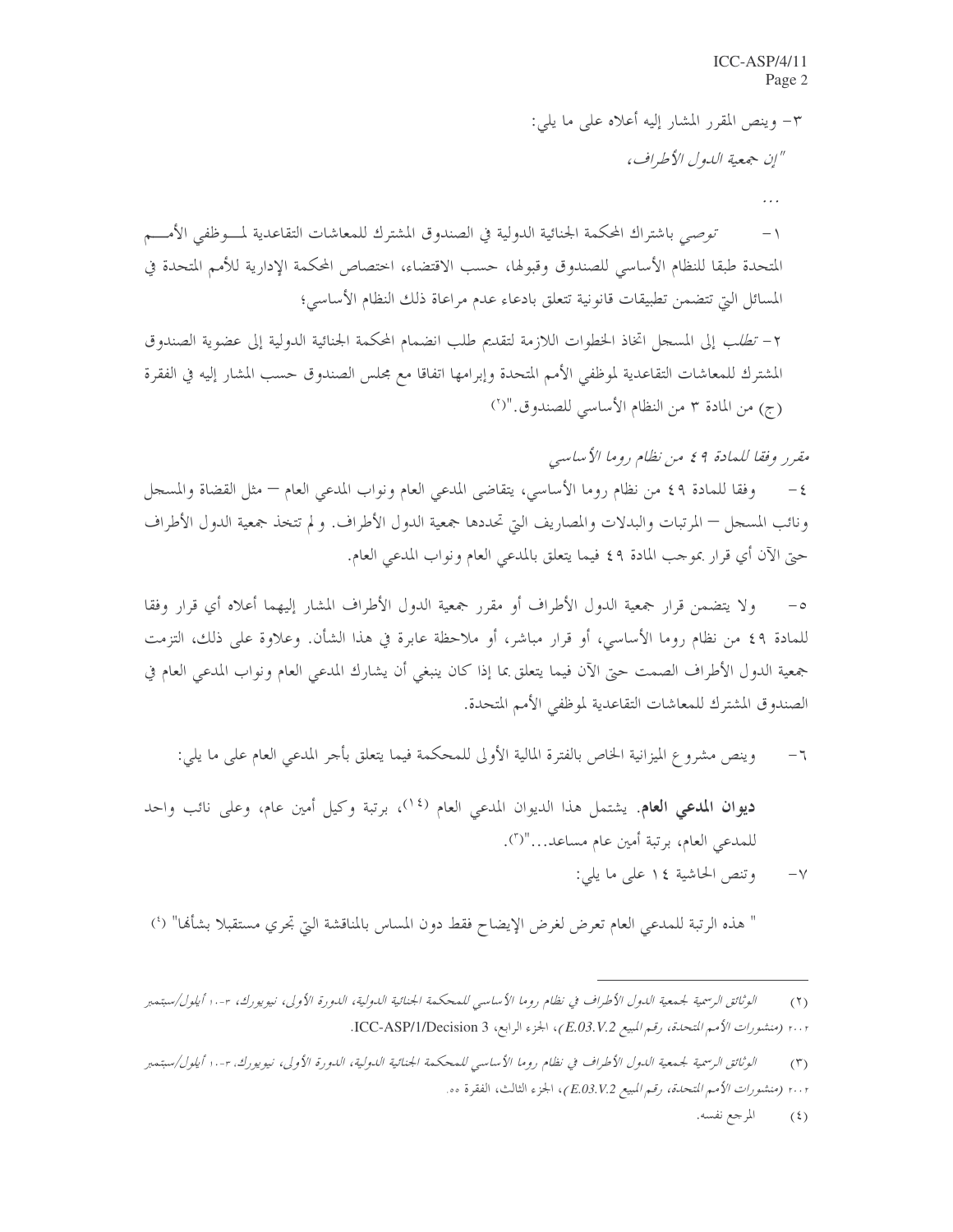واعتمدت الميزانية بتوافق الآراء. ويستفاد من الحاشية منذ البداية أن اعتماد الميزانية ليس بديلا – ولا ينبغي  $-\wedge$ أن يكون بديلا — لصدور قرار مناسب من جمعية الدول الأطراف بشأن الأحكام والشروط المتصلة بخدمة المدعى العام ونواب المدعى العام بموجب المادة ٤٩ من نظام روما الأساسي.

الهدف من الصندوق المشترك للمعاشات التقاعدية لموظفي الأمم التحدة وتركيبته

٩- يعتمد الصندوق المشترك للمعاشات التقاعدية لموظفي الأمم المتحدة على نظام الاشتراك الطويل الأجل. ووفقا للمدة ٢٨ من النظام الأساسي للصندوق، يُستحق بعد ٣٥ عاما من الخدمة المسدد عنها اشتراكات معاش تقاعدي يبلع ٦٦,٢٥ في المائة من متوسط الأجر النهائي، بينما لا يستحق عن فترات الخدمة القصيرة (التي تقل عن خمس سنوات) أي معاش تقاعدي، أو يستحق معاش تقاعدي صغير المبلغ فقط.

مدى ملاءمة المعاش التقاعدي المستحق بموجب أحكام الصندوق المشترك للمعاشات التقاعدية لموظفى الأمم التحدة ١٠– يبين الجدول التالي المعاش التقاعدي الذي سيستحق للمدعى العام ونائبي المدعى العام في حالة اشتراكهم في صندوق المعاشات (جميع المبالغ بدولارات الولايات المتحدة الأمريكية وتعتمد على القيم الحالية لمتوسط الأجر النهائي).

| المعاش التقاعدي السنوي المسقط<br>(عند سن ٦٢) | معامل التراكم                                                         | سنوات الخدمة | متوسط الأجر النهائي | الرتبة               |  |
|----------------------------------------------|-----------------------------------------------------------------------|--------------|---------------------|----------------------|--|
| ۸۰٦,۸۸ ۲۰ دولار                              | $\frac{1}{2}$ $\frac{1}{2}$ $\frac{1}{2}$ $\frac{1}{2}$ $\frac{1}{2}$ |              | ۲٤٦ ۹٤٤,٠٠          | وكيل الأمين العام    |  |
| ۳۳ ۰۹۰٫۳۸ دولار                              | $\frac{1}{2}$ $\frac{1}{2}$ $\frac{1}{2}$ $\frac{1}{2}$ $\frac{1}{2}$ | ٩            | ۲۲۸ ۲٤٤,۰۰۰ دولار   | الأمين العام المساعد |  |
| ۱۱۸٬۳۰ دولار                                 | 7.44                                                                  | ٥            | ۲۲۸ ۲٤٤,۰۰۰ دولار   | الأمين العام المساعد |  |

11- ويعني هذا بالنسبة للمدعى العام أن معاشه التقاعدي سيبلغ ٢٥ ٨٠٦,٨٨ ص دولارا من دولارات الولايات المتحدة، أي ما يعادل ٦٨٣ ٢٩ يورو (بناء على سعر الصرف المعمول به في الأمم المتحدة في تموز/يوليو ٢٠٠٥). ويبلغ هذا المعاش التقاعدي السنوي المسقط ١٩,٦٦ في المائة فقط من المرتب الحالي للمدعى العام (مرتب وكيل الأمين العام المعيل باليورو). وقد تنظر لجنة الميزانية والمالية فيما إذا كان هذا مناسبا في ضوء مهام وسلطات ومركز المدعي العام ونائبي المدعي العام للمحكمة الجنائية الدولية، مع مراعاة أن النظام الأساسي للمحكمة يتطلب الاستقلال الكامل للمدعى العام ونواب المدعى العام، وقد يتخذ مؤتمر الأطراف قرارا في هذا الشأن. ومن المسلم به أن هذا الاستقلال يتطلب بالضرورة الاستقلال الاقتصادي أيضا، على النحو الوارد في الفقرة ٥ من المادة ٤٢ من نظام روما الأساسى.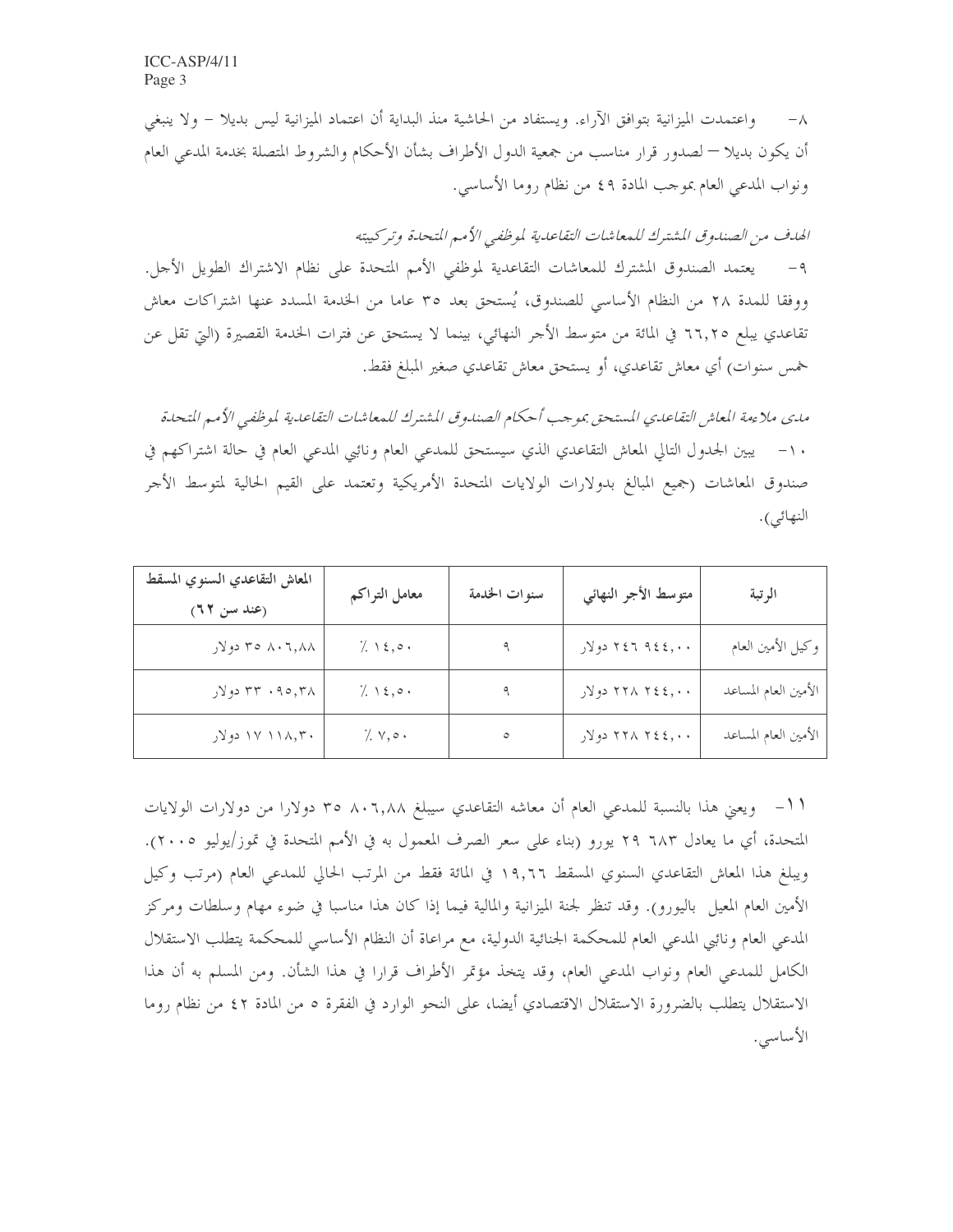والأرقام المشار إليها أعلاه ستختلف اختلافا مهمًّا فيما لو كان المدعي العام المنتخب قد عمل، قبل انتخابه،  $-11$ في منظمة مشاركة في الصندوق المشترك للمعاشات التقاعدية لموظفي الأمم المتحدة (°) . وفي هذه الحالة، ستحتسب سنوات الخدمة السابقة، وسيؤدي ذلك إلى زيادة في المعاش. وسيكون المعاش التقاعدي للشخص الذي اشترك في الصندوق مدة تبلغ ٢٠ عاما مثلا كما يلي:

| المعاش السنوي المسقط<br>(عند سن ٦٢) | معامل التراكم | سنوات الخدمة | متوسط الأجر النهائي | الرتبة            |  |
|-------------------------------------|---------------|--------------|---------------------|-------------------|--|
| $1, 2, 3$ ۲۳۳ ۹۶۷,۱۲                | 7.02,70       | $(9+7)$ 79   | ۲٤٦ ۹٤٤,٠٠          | وكيل الأمين العام |  |

١٣- ويعادل هذا المبلغ ٥٨,٦٤ . ١١١ يورو أي ٧٣,٥٧ في المائة من أحر وكيل الأمين العام (المعيل). ولا علاقة لهذا المبلغ بالرتبة في الخدمة قبل الانتخاب.

١٤ – ويؤدي هذا الفرق (١٩,٦٦ في المائة مقابل ٧٣,٥٧ في المائة) إلى معاملة غير متكافئة وينبغي تلافيها بفصل نظام الأجور والمعاشات التقاعدية للمدعى العام ونواب المدعى العام عن أي نظام آخر للأجور، من أجل تجنب أي تأثيرات أو مزايا نقدية. فالمدعى العام ونوابه، شألهم شأن القضاة في المحكمة، يعينون بالانتخاب، وينتخبون بالمثل على أساس كفاءتهم العالية وخبرتمم العملية وأخلاقهم الرفيعة (الفقرة ٣ من المادة ٣٦، والفقرة ٣ من المادة ٤٢ من نظام روما الأساسي).

١٥– ولضمان الحياد والاستقلال، يلزم تجنب أي تأثير — مباشر أو غير مباشر– على التعويضات المستحقة للمدعى العام أو لنوابه. وفي رأينا أنه يمكن تحقيق ذلك على النحو الأمثل عن طريق الفصل بين الأجور والمزايا الاجتماعية المستحقة لهم وبين النظم القائمة مثل الصندوق المشترك للمعاشات التقاعدية لموظفي الأمم المتحدة.

عدم اتساق الاستحقاقات

١٦- وتظهر النتائج الاعتباطية إلى حد ما للحسابات المختلفة أعلاه أيضا في الاستحقاقات التي يتلقاها الزوج الباقي على قيد الحياة إذا توفي المدعى العام أو أحد نائبيه أثناء الخدمة. ففي هذه الحالة، ووفقا للمادتين ٣٣ و ٣٤ من النظام الأساسي للصندوق المشترك للمعاشات التقاعدية لموظفي الأمم المتحدة، ليست السنوات المسدد عنها اشتراكات فقط هي التي تحدد معدل التراكم، ولكن السنوات الباقية المحتملة من الاشتراك أيضا. وهذه نتيجة ضرورية لتركيبة الصندوق المشترك للمعاشات بوصفه نظاما للضمان الاحتماعي يغطّي الموظف الذي يشارك فيه طوال حياته المهنية: وقد يبلغ الموظف سن المعاش قبل الوفاة أو العجز وقد يتوفى أو يصاب بالعجز قبل ذلك. وفي كلتا الحالتين، يؤدي (وينبغي أن يؤدي) حساب استحقاقات الزوج الباقي على قيد الحياة إلى نفس النتيجة.

ترد قائمة كاملة بالمنظمات الأعضاء في الصندوق المشترك للمعاشات التقاعدية لموظفي الأمم المتحدة على الموقع  $(0)$ التالي: http://www.unjspf.org/eng/members.html